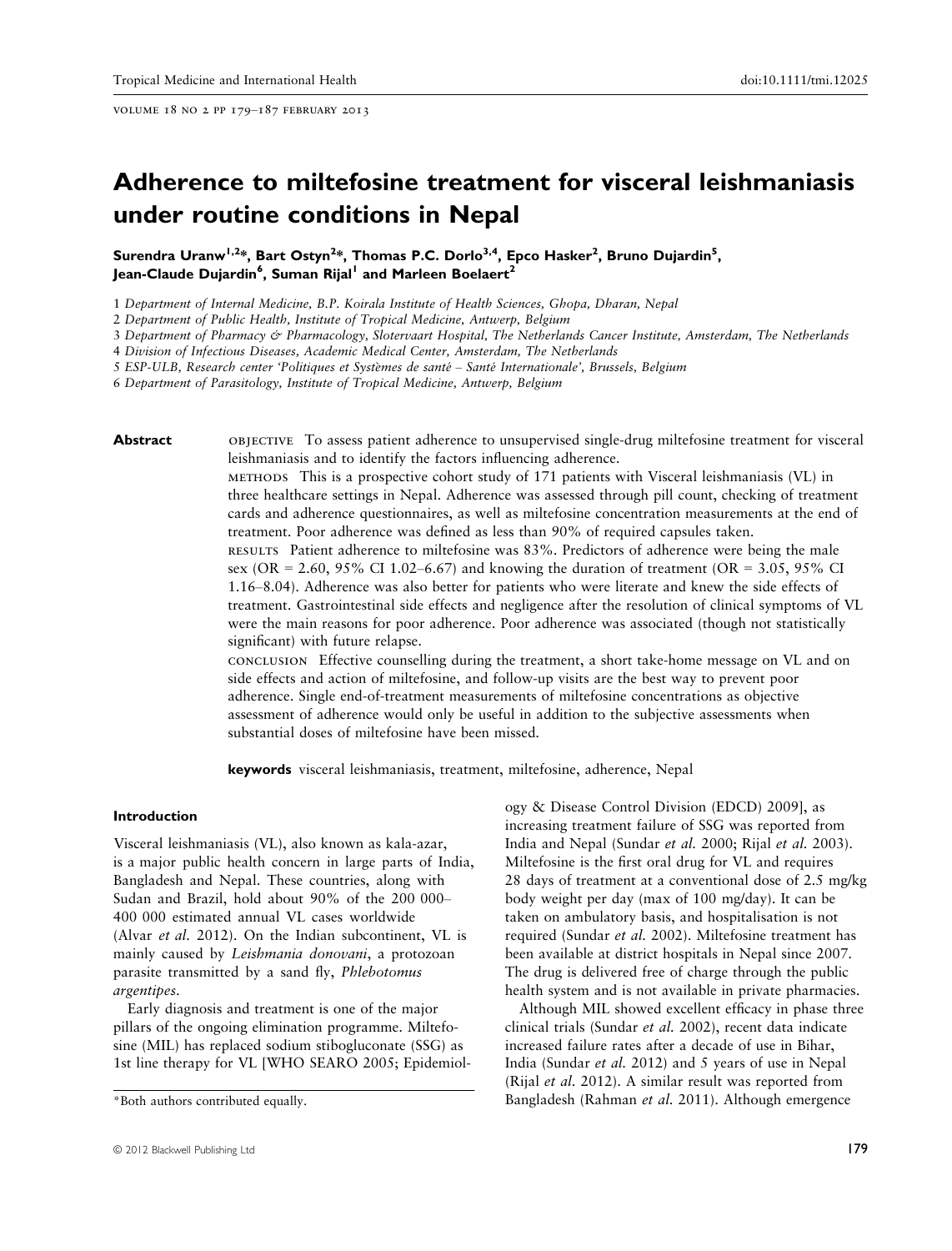of parasite resistance to MIL was anticipated in the context of its elimination, due to its long half-life (Bryceson 2001; Dorlo et al. 2008) and the fact that resistance to MIL can easily be induced *in vitro* (Seifert *et al.* 2003), there may be several other causes for its falling efficacy. These include more severe cases being included in routine cohorts compared to trials, immuno-genetic host factors, low quality of drug (Dorlo et al. 2012a,b) and poor patient adherence (Sundar & Murray 2005).

Given the high prevalence of gastrointestinal side effects of MIL (>60%, Sundar et al. 2012) on one hand and the relatively fast resolution of clinical VL symptoms on the other, patients may lose the motivation to complete the 28 days of treatment. Therefore, adherence to treatment is a key factor worth monitoring. So far, no formal evaluation of adherence to MIL has been reported from Nepal or from any other region.

This study was conducted to assess patient adherence in a prospective cohort of patients with VL treated with MIL under routine conditions in Nepal. We also explored reasons for non-adherence. The results from this study will be important in designing appropriate implementation strategies for MIL treatment at primary and secondary healthcare level.

# Materials and methods

#### Study settings and population

The study was conducted in different health structure settings: (i) one referral hospital, BP Koirala Institute of Health Sciences (BPKIHS), where MIL has been used for longer and (ii) two district hospitals where ambulatory treatment with MIL has only recently been implemented. The study was conducted within the framework of the Kaladrug-R project (www.leishrisk.net/kaladrug). The health facilities were selected on the basis of their VL caseload in 2008/2009. Patients with VL recruited and treated in the Kaladrug-R study from March 2010 to August 2011 were automatically eligible and included for study.

# Treatment and follow-up

Patients with VL were treated with MIL (Paladin Labs Inc., Montreal, Canada) as per national guidelines:  $>$  12 years weighing  $>$  25 kg: 100 mg daily (50-mg) capsule twice a day); <25 kg: 50 mg daily (50-mg capsule once a day). Children (2–11 years): 2.5 mg/kg body weight in divided doses daily for 28 days (EDCD 2009). The 10- and 50-mg MIL capsules were dispensed in a packaged blister strip. When the daily dosing comprised

more than one capsule, patients were advised to divide the number of capsules over two intakes, to reduce gastrointestinal upset.

All patients were hospitalised during the initial 2–3 days of treatment for observation of possible side effects. At discharge, the patients were provided with a limited drug supply till the next follow-up visit at day 14, and a treatment card indicating the date for follow-up. Clinical and laboratory follow-up was conducted on the 14th and 28th day of therapy, at the hospital. At the 28-day visit, initial outcome was assessed using the standard definitions: clinical cure, death, treatment switch for serious adverse events (SAE), defaulter and non-response. Supplementary data collected in the Kaladrug-R study were used to verify and cross-check the data (e.g. late treatment outcomes, laboratory and parasitological assessments of cure, as well as MIL concentration at the end of treatment for patients treated at BPKIHS only).

#### Sample size and sampling procedure

This is an observational study to estimate the proportion of adherent patients. Assuming a true proportion of nonadherence of 10%, with a precision of  $\pm 5$ %, an  $\alpha$ -error of 5% and loss to follow-up or withdrawal of 20%, the total sample size required was 144 patients. There was no 'sampling' or 'random selection' of patients, nor any control group treated with other drugs.

#### Data collection

Data were collected on three visits: at discharge, on the day of refill after 2 weeks and on the day of post-treatment outcome evaluation (D28). Basic characteristics of patients and their caretakers (age, sex, educational level, country of residence, caretaker's relationship to the patient) as well as knowledge on VL and treatment prescribed were recorded on the day before leaving the hospital. Then and at each follow-up visit, detailed information on capsule intake, side effects and their effects on capsule intake and events such as capsules missed/vomited was collected. Patients and caretakers were asked to bring the used blister packs at each visit, to count remaining capsules. The capsule intake was also determined by reviewing the VL treatment card provided by the health facility. Reasons for non-adherence to MIL treatment were recorded. Punctuality to the follow-up visits was assessed, as well as reason for delay. Interviews were conducted by trained interviewers in a separate place in the hospital using a standardised semi-structured questionnaire.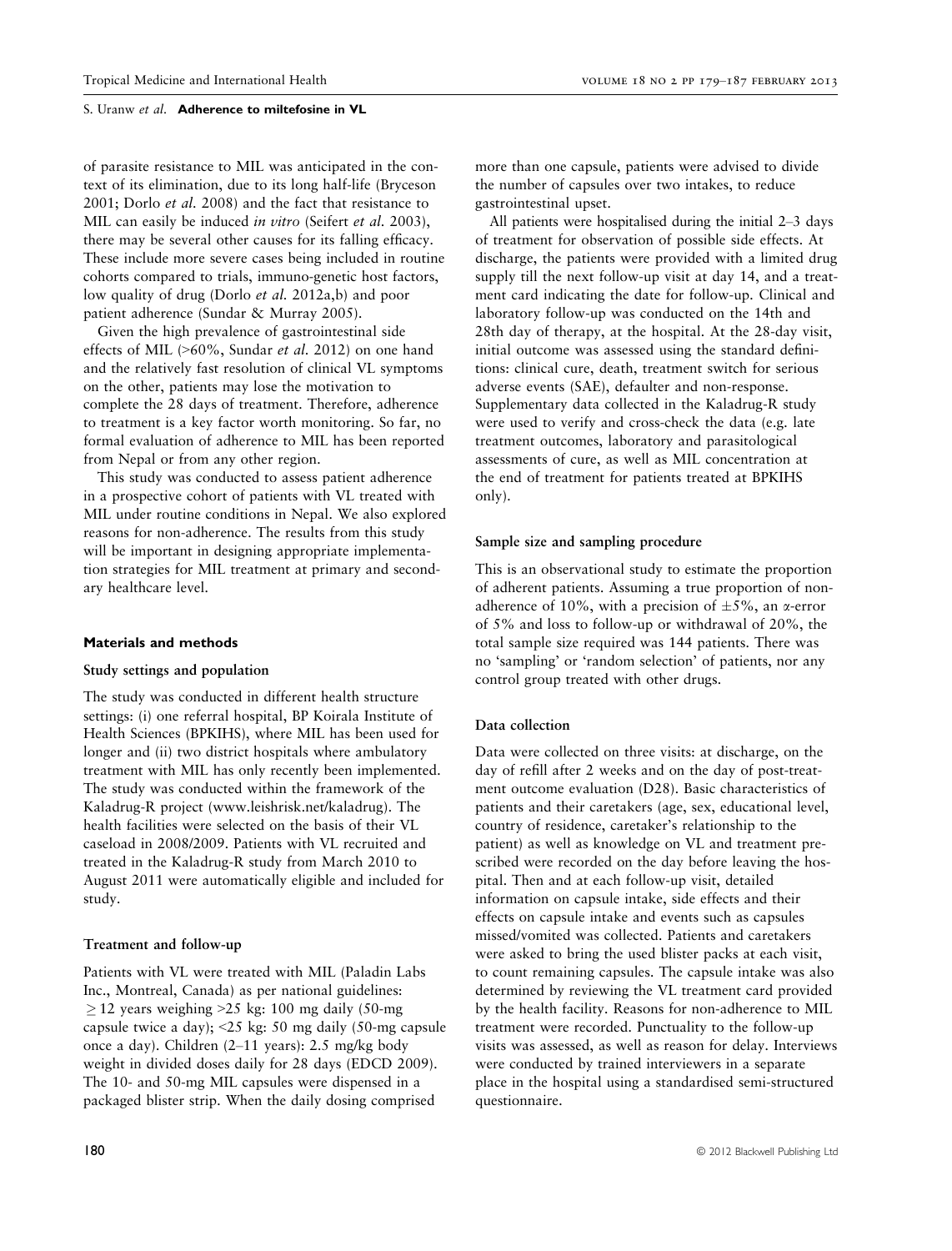# Data analysis

All data sets were first checked to see whether MIL treatment prescriptions were correct according to age and weight. Data entry errors were cross-checked by performing cross-tabulation of data and verifying against the source documents.

Adherence to MIL treatment was assessed on the basis of two criteria: (i) capsule adherence (self-report in combination with capsule count, side effect reporting and treatment interruption) and (ii) timeliness of follow-up visits.

Poor adherence was defined empirically as a total, capsule intake of less than 90% of the total daily dose of MIL prescribed (i.e. <50 capsules of the 56 required in BID or <25 of 28 in OD) assessed through capsule count, observed treatment interruptions or self-reporting of missed tablets. Perfect adherence was defined as absence of reported problems, that is, no delay for the refill (D14), no left-over capsules, no self-reported side effects affecting capsule intake, no forgetting or losing capsules and no skipping days for whatever reason. Delay for the end-of-treatment visit (D28) was not considered as nonadherence, but failure to attend this visit (default) was. Treatment interruption was defined when treatment was not taken  $\geq$  2 consecutive days [1 day of missing treatment was not considered as treatment interruption, only as missed capsule(s)].

Adherence results were compared with final treatment outcomes assessed 6 and 12 months after treatment completion, obtained through treatment outcome monitoring as piloted in the Kaladrug-R project.

For a subsample of MIL-treated patients at BPKIHS  $(n = 31)$ , we disposed of the results of MIL concentration measurement in blood at the end of treatment, allowing us to compare the results and to see whether poor adherence correlated with lower MIL concentration at the end of treatment. In brief, all available blood samples taken at the end of treatment ( $\pm 6$  days) were stored and transported in appropriate conditions (temperature of maximum  $-20$  °C) for analysis at the Slotervaart Hospital, Amsterdam, using liquid chromatography coupled to tandem mass spectrometry (LC-MS/MS), based on the method described previously by Dorlo et al. (2008).

# Statistical analysis

Data were entered in Microsoft Access database by a data entry clerk and analysed in Stata/IC V10.1 (Stata Corp., College Station, TX, USA) for frequency and proportions of adherence. Determinants of patient adherence assessed included patient characteristics, doses and prescribing and dispensing practice and knowledge on VL. Observed associations were assessed through logistic regression. Variables with a  $P$ -value  $\leq 0.10$  in univariate analysis were included in the multivariate logistic regression model. Variables for the final model were selected using the backward elimination strategy. The probability of removal was set at  $P = 0.05$ . We tested all interactions that are biologically plausible in the multivariate model.

# Ethical considerations

The ethical committee of BPKIHS Dharan, Nepal, and the University Antwerp (UZA), Antwerp, Belgium, approved the study protocol. District hospital staff and staff at the tropical ward of BPKIHS were informed about the study. Informed written consent was obtained from patients or caretakers (for children) prior to the interview. Participation was completely voluntary.

#### **Results**

A total of 171 patients receiving MIL treatment were interviewed at three hospitals: 57 (33.3%) in BPKIHS, 33 (19.3%) in Lahan and 81 (47.4%) in Mahottari District Hospital (Figure 1). Nobody refused participation. Of the 171 patients, six were switched to second-line therapy for severe adverse events (two with hepatotoxicity, four for grade III/IV gastrointestinal side effects) and seven did not attend the last follow-up visit. All patients came with a caretaker; in 54 (32%), the caretaker was interviewed because the patient was <13 years of age. Median age of patients was 22 years, and interquartile range was 10–40 years. Male/female ratio was 2:1. General characteristics of the study population are shown in Table 1. All patients had received correct dosing in line with the treatment guidelines.

#### Knowledge

Almost all interviewed (99.4%, 170/171) reported being informed on the diagnosis of VL before starting treatment. More than 90% of the patients knew that the capsules they received were to treat VL. Only 39.8% (68/ 171) of the patients had known about VL before their diagnosis. 165 (96.5%) reported they knew the number of capsules to take per day but only 80.0% (123/171) were aware of the exact duration of the treatment. All patients had received the first dosage of MIL at hospital. Only 35.0% (60/171) patients could cite possible side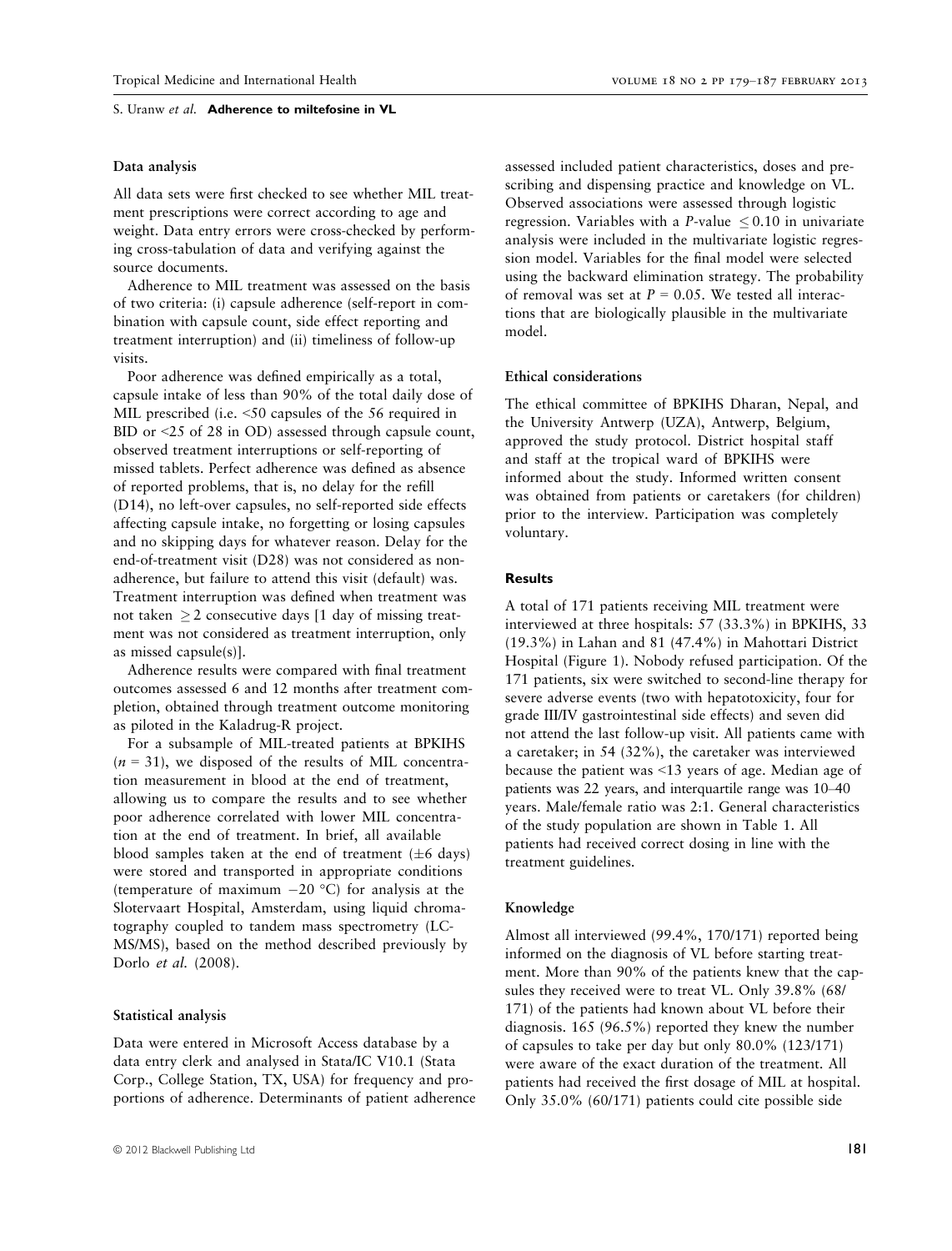

Figure 1 Flowchart of main study outcomes.

effects of treatment such as diarrhoea (25/60), nausea and vomiting (21/60) and nausea, vomiting and diarrhoea (14/60).

# Timeliness of follow-up visits

One hundred and forty-eight patients of the 171 (86%) visited the hospital on time for clinical follow-up and treatment refill at day 14. Thirteen patients were 1 day late, and 10 had  $\geq$  2 days delay (defined as treatment interruption). The reported reasons for delay were forgetting the exact follow-up date given (9/23), busy at work (4/23), bus strike on the day of visit (4/23) and

worsening after intake of capsules and financial problem to visit hospital.

For the end-of-treatment visit at week 4, 114 of the 165 patients still under MIL treatment attended on time (69%), 44 came late and seven did not come at all. Treatment outcome evaluation was performed later through defaulter tracing in four of these patients, but data on adherence were not collected because of assumed recall bias.

Among the 44 latecomers, 61% (27/44) mentioned the completed treatment and feeling well as reason for their delay. Other reported reasons were improvement of fever (12/44), work at home (3/44) and no cap-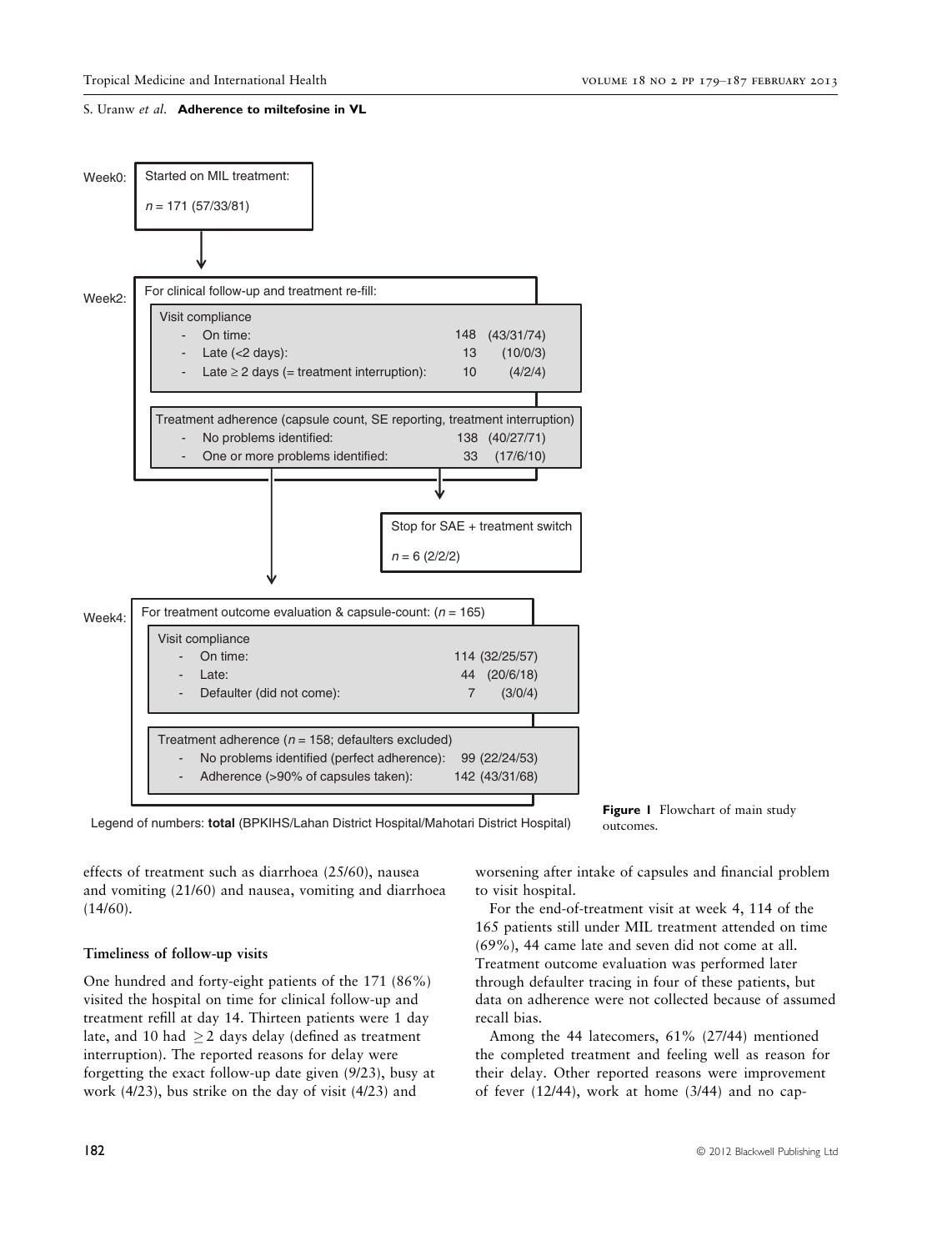Table 1 Characteristics of study patients and caretakers interviewed for the study, south eastern, Nepal, March 2010–August 2011

| Variables                                | Patients<br>$(n = 117)$<br>Number $(\% )$ | Caretakers<br>$(n = 54)$<br>Number (%) |
|------------------------------------------|-------------------------------------------|----------------------------------------|
| Age                                      |                                           |                                        |
| $<$ 13 years                             | 54 (31.58)                                |                                        |
| $13-30$ years                            | 57 (33.33)                                |                                        |
| $>31$ years                              | 60 (35.09)                                |                                        |
| Median (Interquartile range)<br>(years)  | $22(10-40)$                               |                                        |
| Sex                                      |                                           |                                        |
| Male                                     | 74 (63.25)                                | 46 (85.19)                             |
| Female                                   | 43 (36.75)                                | 8(14.81)                               |
| Level of education                       |                                           |                                        |
| Illiterate                               | 87 (74.36)                                | 42 (77.78)                             |
| Primary school completed                 | 18 (15.38)                                | 2(3.70)                                |
| Secondary school completed               | 11 (9.40)                                 | 8(14.81)                               |
| Diploma completed                        | 1(0.86)                                   | 2(3.70)                                |
| Country of residence                     |                                           |                                        |
| Nepal                                    | 82 (70.69)                                | 37 (68.52)                             |
| India                                    | 34 (29.31)                                | 17 (31.48)                             |
| Caretaker's relationship to the patients |                                           |                                        |
| Father                                   |                                           | 5(9.2)                                 |
| Mother                                   |                                           | 30 (55.6)                              |
| Other family members                     |                                           | 19(35.2)                               |

sules to take (2/44). Among the seven defaulted patients, four were traced via telephone call and found well. Unfortunately, we could not trace the remaining three patients by telephone or home visit.

# Treatment adherence

Of the 171 patient assessed at week two, 138 had completed the prescribed MIL treatment regimen correctly. In the other 33 patients, one or more problems were recorded: 10 interrupted their treatment for 2 or more days by not attending on time, five stopped their treatment because of side effects that later led to treatment switch (a sixth one was stopped on doctor's initiative because of hepatotoxicity identified through laboratory analysis only), in four, the capsule count did not match reported intake, 24 self-reported that they had not taken their treatment correctly for 1 or more days (various reasons), and 13 had refused to take the medicine because of side effects. Thus, in 28 of 33 cases, the patient (or his attendant) self-reported non-optimal intake.

Assessment of adherence at the end of treatment (D28) was complicated by latecomers and defaulters. Of the

seven who did not come for end-of-treatment evaluation, four claimed they had completed treatment up to day 28 without any problem when contacted later. The other three received their refill at week 2, but treatment completion could not be taken for granted. From the 158 interviewed on adherence over the previous week, four had capsules remaining (ranging from 2 to 8 caps) and 19 self-reported that they skipped 1 or more days of treatment for various reasons: forgetting (9), feeling better (9) and/or not feeling well (2).

Overall adherence over the full treatment period was assessed as described above. Perfect adherence was recorded in 57.9% (99/171). There was significant difference between the settings: 39% at BPKIHS, against 73% at Lahan and 65% at Mahottari District Hospital.

Poor adherence was identified in 29 patients (17%). These include the five patients who had treatment switch for SAE; the patient who was stopped on doctors' advice for hepatotoxicity did take his treatment correctly up to the day of switch. For those who completed treatment and reported poor adherence, median % of capsule intake was 87.5% with IQR (Q1;Q3) 85.71–89.29% and with 71% as the minimum.

# Side effects

The number of side effects reported varied over time: 20% (36/171) at discharge, 9% (14/171) at the 2nd week follow-up visit and none in the 4th week visit. Nausea and vomiting were the most common side effects reported. Of all those who reported vomiting within 30 min after intake ( $n = 30$ ), only one had taken a second capsule. Thirteen patients reported that these side effects affected their capsule intake.

# Relation between measured adherence and endof-treatment MIL concentration

End-of-treatment MIL concentrations were available for 31 patients at BPKIHS. In Figure 2, we plotted out measured MIL concentration against assessed capsule intake for adults and children separately, because linear dosage (2.5 mg/kg of body weight) results in relatively lower drug exposure compared to adults (Dorlo et al. 2012a,b). As shown, patients with capsule count between 80% and 90% of the prescribed amount did not have significantly lower end-of-treatment concentrations.

# Factors influencing adherence

To measure possible associations between adherence and other variables, odds ratios (ORs) were calculated.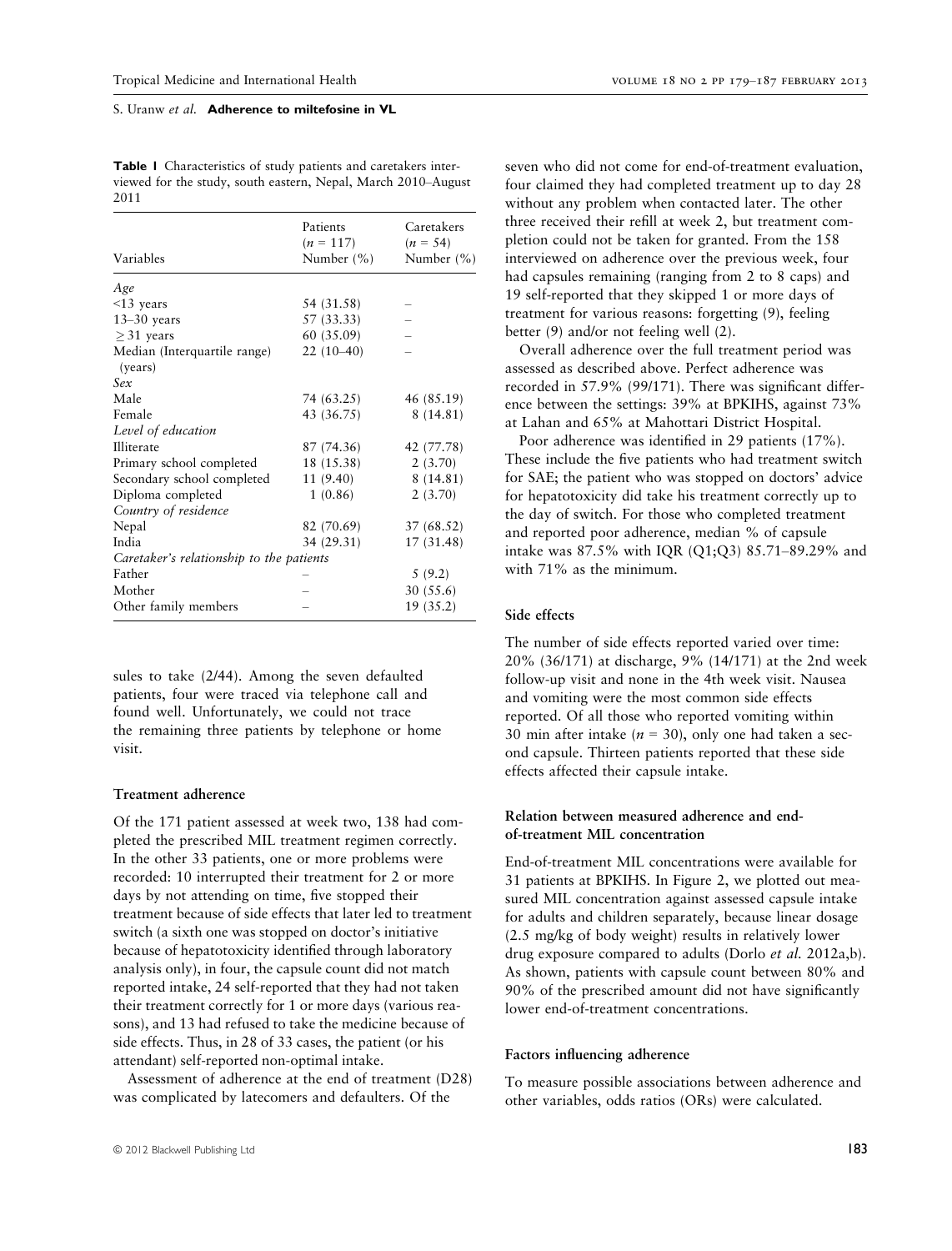

End-of-treatment Miltefosine concentration and reported capsule intake in 31 VL



are both patients with treatment stop for adverse events after 6 and 11 days resp.

Legend: Dotted vertical line: empirical cut-off for poor adherence. The two outliers

| Table 2 Potential factors influencing adherence to miltefosine among 165 patients with Visceral leishmaniasis (VL) in univariate |  |  |  |  |  |  |
|----------------------------------------------------------------------------------------------------------------------------------|--|--|--|--|--|--|
| (crude) and multivariate model (adjusted)                                                                                        |  |  |  |  |  |  |

|                                                   | Total      | Adherent<br>$n = 142$ | Crude OR              |            | Adjusted OR         |         |
|---------------------------------------------------|------------|-----------------------|-----------------------|------------|---------------------|---------|
| Variable                                          | $n = 165*$ | $(86.1\%)$            | $(95\% \text{ CI})$   | $P$ -value | $(95\% \text{ CI})$ | P-value |
| Patient characteristics                           |            |                       |                       |            |                     |         |
| Age $\leq$ 13 years                               | 52         | 45 (86.5)             | 1                     |            |                     |         |
| Age 13-30 years                                   | 55         | 47 (85.5)             | $0.88(0.29-2.69)$     | 0.82       |                     |         |
| Age $\geq$ 31 years                               | 58         | 50 (86.2)             | $0.91(0.30 - 2.77)$   | 0.86       |                     |         |
| Male                                              | 107        | 97 (90.7)             | $2.87(1.15 - 7.20)$   | 0.02       | $2.60(1.02 - 6.67)$ | 0.047   |
| Female                                            | 58         | 45 (77.6)             | 1                     |            |                     |         |
| Literate                                          | 36         | 34 (94.4)             | 4.04 $(0.88 - 18.49)$ | 0.07       |                     |         |
| Illiterate                                        | 129        | 108 (83.7)            | 1                     |            |                     |         |
| Doses, prescribing and dispensing                 |            |                       |                       |            |                     |         |
| Once a day (OD)                                   | 50         | 44 (88.0)             | $1.33(0.48 - 3.68)$   | 0.58       |                     |         |
| Twice a day (BD)                                  | 115        | 98 (85.2)             | 1                     |            |                     |         |
| Adult dosage                                      | 159        | 138 (86.8)            | $2.24(0.34 - 14.59)$  | 0.40       |                     |         |
| Paediatric dosage                                 | 6          | 4(66.7)               | 1                     |            |                     |         |
| Knowledge on VL                                   |            |                       |                       |            |                     |         |
| Knew the drug is for VL                           | 65         | 55 (84.6)             | $0.82(0.27-2.44)$     | 0.72       |                     |         |
| Did not know the drug is for VL                   | 100        | 87 (87.0)             | 1                     |            |                     |         |
| Treatment instruction given when alone            | 51         | 46 (90.2)             | $1.59(0.53 - 4.78)$   | 0.41       |                     |         |
| Treatment instruction given with caretaker        | 114        | 96 (84.2)             | 1                     |            |                     |         |
| Knew the no. of capsule to take per day           | 160        | 138 (86.3)            | $1.76(0.18 - 17.70)$  | 0.63       |                     |         |
| Not know the no. of capsule to take per day       | 5          | 4(80.0)               | 1                     |            |                     |         |
| Knew the duration of treatment                    | 118        | 106 (89.8)            | $3.39(1.31 - 8.79)$   | 0.01       | $3.05(1.16 - 8.04)$ | 0.023   |
| Did not know the duration of treatment            | 47         | 36 (76.6)             | 1                     |            |                     |         |
| Knew the side effects of treatment                | 54         | 50 (92.6)             | $2.73(0.86 - 8.64)$   | 0.08       |                     |         |
| Did not know the side effects of treatment        | 111        | 92 (82.9)             | 1                     |            |                     |         |
| Did not vomit within 30 m after intake of capsule | 140        | 122(87.1)             | $1.49(0.48 - 4.61)$   | 0.49       |                     |         |
| Vomit within 30 m after intake of capsule         | 25         | 20(80.0)              | 1                     |            |                     |         |

\*Six patients excluded from analysis [=treatment switch for severe adverse events and missing data (because not present at last visit)].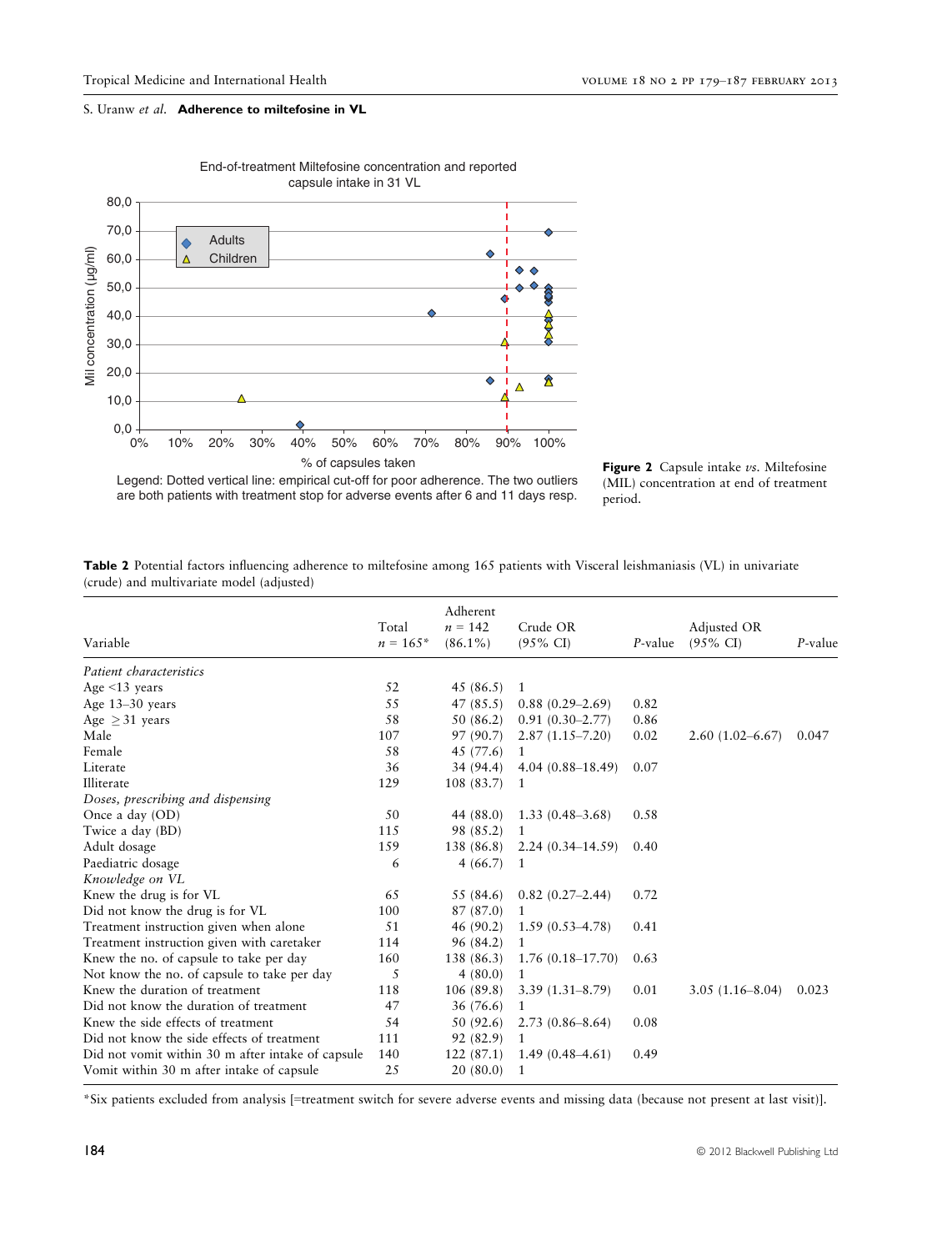Adherence outcome was dichotomised as poor (<90% intake;  $n = 29$ ) and satisfactory ( $n = 142$ ). Males were more likely to adhere than females (OR 2.87; 95% CI 1.15–7.20; adjusted OR 2.60, 95% CI 1.02–6.67) (Table 2) and so were patients who knew the duration of treatment (OR = 3.39, 95% CI 1.31–8.79; adjusted OR 3.05; 95% CI 1.16–8.04). No significant interaction was found. Adherence was also better for literate (94%; 34/ 36) than illiterate patients (84%; 108/129). Patients who knew the side effects of treatment showed better adherence to treatment (93%; 50/54) than those who did not (83%; 92/111).

#### Adherence data versus (late) treatment outcome

We finally verified whether poor adherence was a risk factor for treatment failure, using treatment outcome data from the Kaladrug-R study. Outcome data were available for 49 study patients. There were no treatmentrelated deaths. Relapse was found in seven and final cure in 42 patients. Patients with poor adherence were more likely to have relapse but the difference was not statistically significant (OR 1.7; 95% CI 0.28–10.41).

#### **Discussion**

Our findings show that adherence to MIL treatment in Nepal is a problem and the target of 90% of capsules taken is not reached in at least 17% of the enrolled patients. Though not statistically significant, these patients did have a higher risk of relapse. Reasons for poor adherence were mainly gastrointestinal side effects and negligence once the clinical symptoms of VL had subsided. Side effects were mostly reported in the first 2 weeks, as reported elsewhere (Sundar et al. 2002, 2012). In between treatment and outcome, adherence stands as the key link that is often overlooked (Brown & Bussell 2011). In chronic disease in developed countries, adherence is estimated at 50%, assumedly even lower in developing countries (World Health Organization 2003). Good adherence is hindered by side effects of the treatment, treatment fatigue, but also access problems (financial, procurement, quality), condition-related factors (severe illness, concomitant drugs), limited knowledge on the disease and its cure and limited information provided by the healthcare providers.

For VL, treatment duration is limited to 28 days and treatment is provided free of charge in Nepalese government facilities, but adherence remains a major challenge for patients and healthcare providers. In countries with limited resources and often poorly trained and motivated health staff, proper counselling on the importance of treatment adherence is often non-existent. Meanwhile,

taking the complete treatment course is not only crucial for successful elimination of the parasite but may also reduce chances of treatment failure (non-response, relapse) and development of drug resistance.

Assessing the level of treatment adherence to MIL is therefore important information on the feasibility of the currently promoted treatment strategy based on unsupervised oral single-drug treatment of VL. To our knowledge, this is the first prospective study on the subject.

#### Limitations and weaknesses

Like for most drug treatments for which the therapeutic window is not completely clear, there is no gold standard definition or cut-off for good adherence with MIL. The optimal dose and duration of MIL treatment are defined on the basis of a balance between efficacy and toxicity, pharmacokinetic studies are still scarce, cut-off for minimum required MIL drug concentrations in blood has not been defined, and drug clearance of MIL varies much in between individuals (25%, Dorlo et al. 2008, 2012a,b). In HIV therapy, where development of resistance is a major issue,  $95\%$  is the target (Osterberg & Blaschke 2005), while for other chronic conditions such as antihypertensive treatment (Brown & Bussell 2011) and TB treatment (International Union Against Tuberculosis Committee on Prophylaxis 1982; Nackers et al. 2012), 80% is considered as satisfactory. With MIL in VL treatment, it is unknown how many per cent of capsules 'can' be missed before the risk for treatment failure or for development of resistance is increased. For this study, we had set our cut-off arbitrarily at 90%, knowing that the measurements we would use are known to result in an overestimation of adherence behaviour (Norell 1981; Morisky et al. 1986; Matsui et al. 1994; Farmer 1999).

State of the art in measurement of adherence behaviour requires a multimethod approach combining feasible self-reporting and reasonable objective measures, and no single measurement strategy has been deemed optimal (Vitolins et al. 2000; World Health Organization 2003). We assessed adherence combining capsule count, by checking treatment card, interviewing patients about side effects and forgotten or skipped capsule intakes. The true adherence is likely to be lower than assessed through our methods as patients may consciously or unconsciously overestimate their adherence, and we were not able to quantify the number of capsules missed through vomiting.

We included end-of-treatment MIL concentrations, but given the above-mentioned characteristics of MIL pharmacokinetics, these could not provide us an objective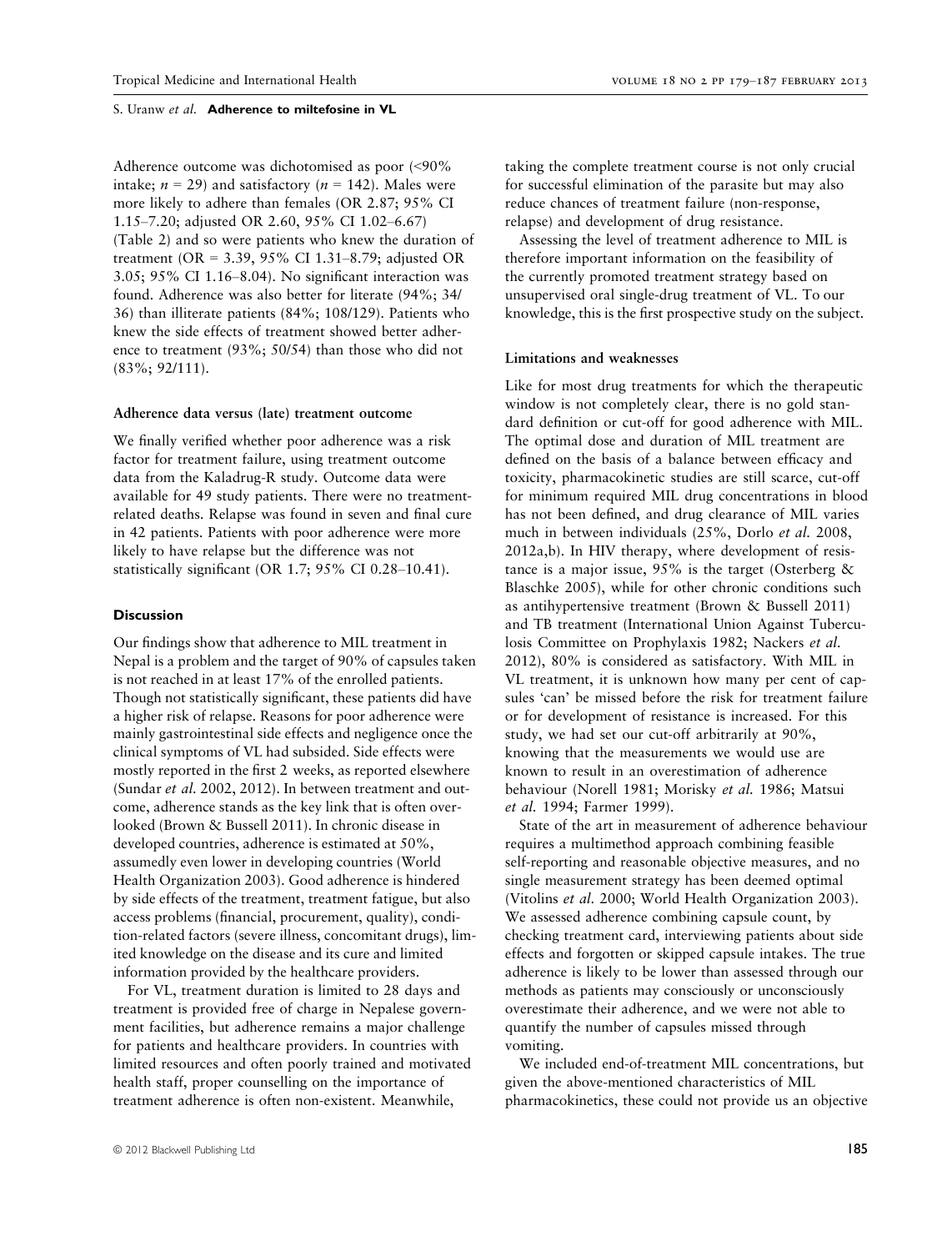parameter to completely validate the data collected: Treatment interruptions of less than, for example, 8 days may therefore not be detectable by single end-of-treatment concentration measurements.

The frequency of adherence problems reported was different from one hospital to another: problems were reported more at BPKIHS, where patients with VL are attended in the tropical ward, by staff dedicated to VL and VL research. One explanation may be that the more personal contacts between staff and patients may have led to a higher level of openness to report side effects and adherence problems.

Patients report adherence issues when asked even though underreporting in our study is likely. Timeliness for the refill visit after 14 days was good with 94% of patients attending on time; therefore, we believe that this timing for resupply is a good compromise between the obligation of monitoring and strengthening the message on adherence and what is considered acceptable and realistic for the patients. The end-of-treatment visit (on day 28) is equally important to assure completeness of treatment and to assess the outcome. In the current elimination programme, patients are entitled to financial compensation for attending these visits.

Adherence was better in patients who were informed on treatment duration and side effects compared to those who were not. Effective counselling is the best way to prevent poor adherence: during the first day of treatment in hospital, patients should be taught appropriate coping strategies for dealing with gastrointestinal side effects at home, and at discharge, drug supply should be accompanied by short take-home messages on the disease, possible side effects and actions to be taken and the importance of follow-up visits. Guidelines for corrective action in case of severe failure-to-adhere should be designed for the staff. Further research is needed on adherence but also on more patient-friendly and more efficacious drugs and drug regimens for this fatal neglected disease.

# Acknowledgements

We wish to express our gratitude to all patients with VL in the study area for their active participation in the study and the health worker's staff in the three study sites. This research was funded as part of the ITM-DGD Framework Agreement supported by the Belgian Federal Cooperation. The funders had no role in study design, data collection and analysis, decision to publish or preparation of the manuscript. The work is an extension of the Kaladrug-R study, from which we have used clinical data, with kind permission from the PI.

# References

- Alvar J, Velez ID, Bern C et al. (2012) Leishmaniasis worldwide and global estimates of its incidence. PLoS One 7, e35671.
- Brown MT & Bussell JK (2011) Medication adherence: WHO cares? Mayo Clinic Proceedings 86(4), 304–314.
- Bryceson A (2001) A policy for leishmaniasis with respect to the prevention and control of drug resistance. Tropical Medicine & International Health 6, 928–934.
- Dorlo TP, Hillebrand MJ, Rosing H, Eggelte TA, de Vries PJ & Beijnen JH (2008) Development and validation of a quantitative assay for the measurement of miltefosine in human plasma by liquid chromatography-tandem mass spectrometry. Journal of Chromatography. B, Analytical Technologies in the Biomedical and Life Sciences 865, 55–62.
- Dorlo TP, Huitema AD, Beijnen JH & de Vries PS (2012a) Optimal dosing of miltefosine in children and adults with visceral leishmaniasis. Antimicrobial Agents and Chemotherapy 56, 3864–3872.
- Dorlo TP, Eggelte TA, de Vries PJ & Beijnen JH (2012b) Characterization and identification of suspected counterfeit miltefosine capsules. Analyst 137, 1265-1274.
- Epidemiology and Disease Control Division (EDCD) (2009) National Strategic Guidelines on Kala-azar Elimination Programme in Nepal 2009. Ministry of health and Population, Govt. of Nepal.
- Farmer KC (1999) Methods for measuring and monitoring mediation regimen adherence in clinical trials and clinical practice. Clinical Therapeutics, 21, 1074–1090.
- International Union Against Tuberculosis Committee on Prophylaxis (1982) Efficacy of various durations of isoniazid preventive therapy for tuberculosis: five years of follow-up in the IUAT trial. Bulletin of the World Health Organization 60, 555–564.
- Matsui D, Hermann C, Klein J, Berkovitch M, Olivieri N & Koren G (1994) Critical comparison of novel and existing methods of compliance assessment during a clinical trial of an oral iron chelator. Journal of Clinical Pharmacology, 34, 944–949.
- Morisky DE, Green LW & Levine DM (1986) Concurrent and predictive validity of a self-reported measure of medication adherence. Medical Care, 24, 67–74.
- Nackers F, Huerga H, Espié E et al. (2012) Adherence to selfadministered tuberculosis treatment in a high HIV-prevalence setting: a cross-sectional survey in Homa Bay, Kenya. PLoS One 7(3), e32140, doi:10.1371/journal.pone.0032140.
- Norell SE (1981) Accuracy of patient interviews and estimates by clinical staff in determining medication compliance. Social Science & Medicine - Part E, Medical Psychology, 15, 57–61.
- Osterberg L & Blaschke T (2005) Adherence to medication. New England Journal of Medicine 353, 487–497.
- Rahman M, Ahmed BN, Faiz MA et al. (2011) Phase IV trial of miltefosine in adults and children for treatment of visceral leishmaniasis (kala-azar) in Bangladesh. American Journal of Tropical Medicine and Hygiene 85, 66–69.
- Rijal S, Chappuis F, Singh R et al. (2003) Treatment of visceral leishmaniasis in south-eastern Nepal: decreasing efficacy of